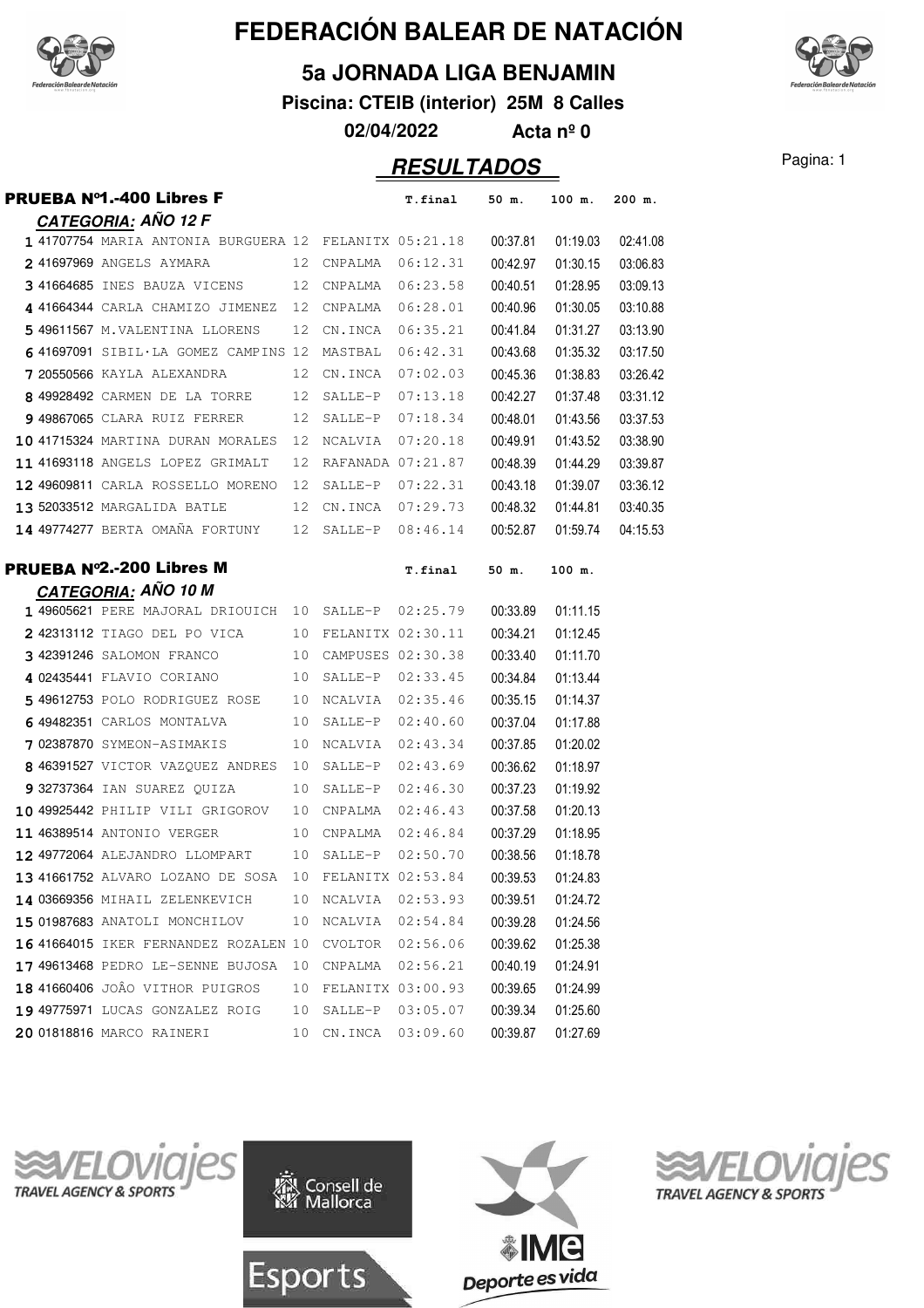

**5a JORNADA LIGA BENJAMIN**

**Piscina: CTEIB (interior) 25M 8 Calles**

**02/04/2022 Acta nº 0**

### Pagina: 2 **RESULTADOS**

|  | <b>PRUEBA Nº2.-200 Libres M</b>               |    |         | T.final           | 50 m.    | 100 m.   |
|--|-----------------------------------------------|----|---------|-------------------|----------|----------|
|  | <u>CATEGORIA</u> : AÑO 10 M                   |    |         |                   |          |          |
|  | 21 41663117 EDUARD LOPEZ TORANDELL 10 NCALVIA |    |         | 03:11.12          | 00:43.22 | 01:33.65 |
|  | 22 49480292 NOAM TISCHER RODRIGUEZ 10         |    | NCALVIA | 03:17.83          | 00:42.89 | 01:34.28 |
|  | 23 4348323 VIKTOR BATALLA SAWICKI 10          |    | CVOLTOR | 03:22.61          | 00:44.43 | 01:38.60 |
|  | 24 41691170 ADRIA SANCHEZ                     | 10 |         | RAFANADA 03:26.57 | 00:44.40 | 01:36.75 |
|  | 25 46393730 OMAR CENTENO GARCIA 10            |    | MASTBAL | 03:48.54          | 00:51.63 | 01:55.13 |
|  | 26 46396780 JORGE REINA MATA                  | 10 | CVOLTOR | 04:01.00          | 00:51.65 | 01:55.40 |
|  | PRUEBA N°3.-100 Libres X                      |    |         | T.final           | 50 m.    |          |
|  | <b>CATEGORIA: AÑO 11 M</b>                    |    |         |                   |          |          |
|  | 1 46397968 OLIVER SANTOS                      | 11 | CNPALMA | 01:13.38          | 00:34.37 |          |
|  | 2 49611941 PAU BAÑOS VERA                     | 11 |         | CAMPUSES 01:14.80 | 00:35.37 |          |
|  | 3 49866867 POL SANCHEZ HERNANDEZ              | 11 |         | SALLE-P 01:15.42  | 00:35.08 |          |
|  | 4 49779415 ERIC ALEGRET PASTOR                | 11 | SALLE-P | 01:15.58          | 00:34.75 |          |
|  | 541662426 IAGO JIBAJA COSTA                   | 11 |         | CAMPUSES 01:17.02 | 00:36.73 |          |
|  | 6 49777178 SIMON VENTAYOL                     | 11 | SALLE-P | 01:19.18          | 00:37.69 |          |
|  | 7 49614533 JON LUMBRERAS ROJO                 | 11 | SALLE-P | 01:19.35          | 00:38.67 |          |
|  | 8 41661488 MARC ADROVER RIGO                  | 11 |         | FELANITX 01:20.45 | 00:37.03 |          |
|  | 941663479 ALEJANDRO SIMBAÑA                   | 11 | CNPALMA | 01:21.51          | 00:38.57 |          |
|  | 10 49771248 XAVIER COLOM CARRERES             | 11 | CVOLTOR | 01:22.30          | 00:38.10 |          |
|  | 11 49609924 MARC CERDO SAMUELS                | 11 | CVOLTOR | 01:23.18          | 00:39.46 |          |
|  | 12 49777177 MATEO VENTAYOL                    | 11 | SALLE-P | 01:23.57          | 00:39.29 |          |
|  | 13 49772322 GERARD TORRES GINER               | 11 | SALLE-P | 01:26.71          | 00:40.37 |          |
|  | 14 41693172 ADRIA VANRELL BAUZA               | 11 |         | RAFANADA 01:27.17 | 00:40.79 |          |
|  | 15 49867567 NICOLAS SERRA SANCHEZ             | 11 | SALLE-P | 01:29.20          | 00:42.21 |          |
|  | 16 41664024 ANDRES ALVAREZ SERVERA 11         |    | MASTBAL | 01:31.70          | 00:40.45 |          |
|  | 17 49608070 ALBERTO JAVIER PLAZA              | 11 |         | MASTBAL 01:36.25  | 00:45.77 |          |
|  | 18 49926355 JOAN CASTELL CORTES               | 11 | MASTBAL | 01:37.56          | 00:45.01 |          |
|  | 19 49482386 dario rodriguez de                | 11 |         | CAMPUSES 01:38.38 | 00:45.69 |          |
|  | 20 05992775 MARC PRATS AMOROS                 | 11 |         | CAMPUSES 01:40.51 | 00:45.74 |          |
|  | 21 04340624 LORENSO LUISS MOROZOVS 11         |    | LLUCMA  | 01:41.65          | 00:45.48 |          |
|  | 49925735 JAIME CAZORLA MIR                    | 11 | SALLE-P | Baja              |          |          |









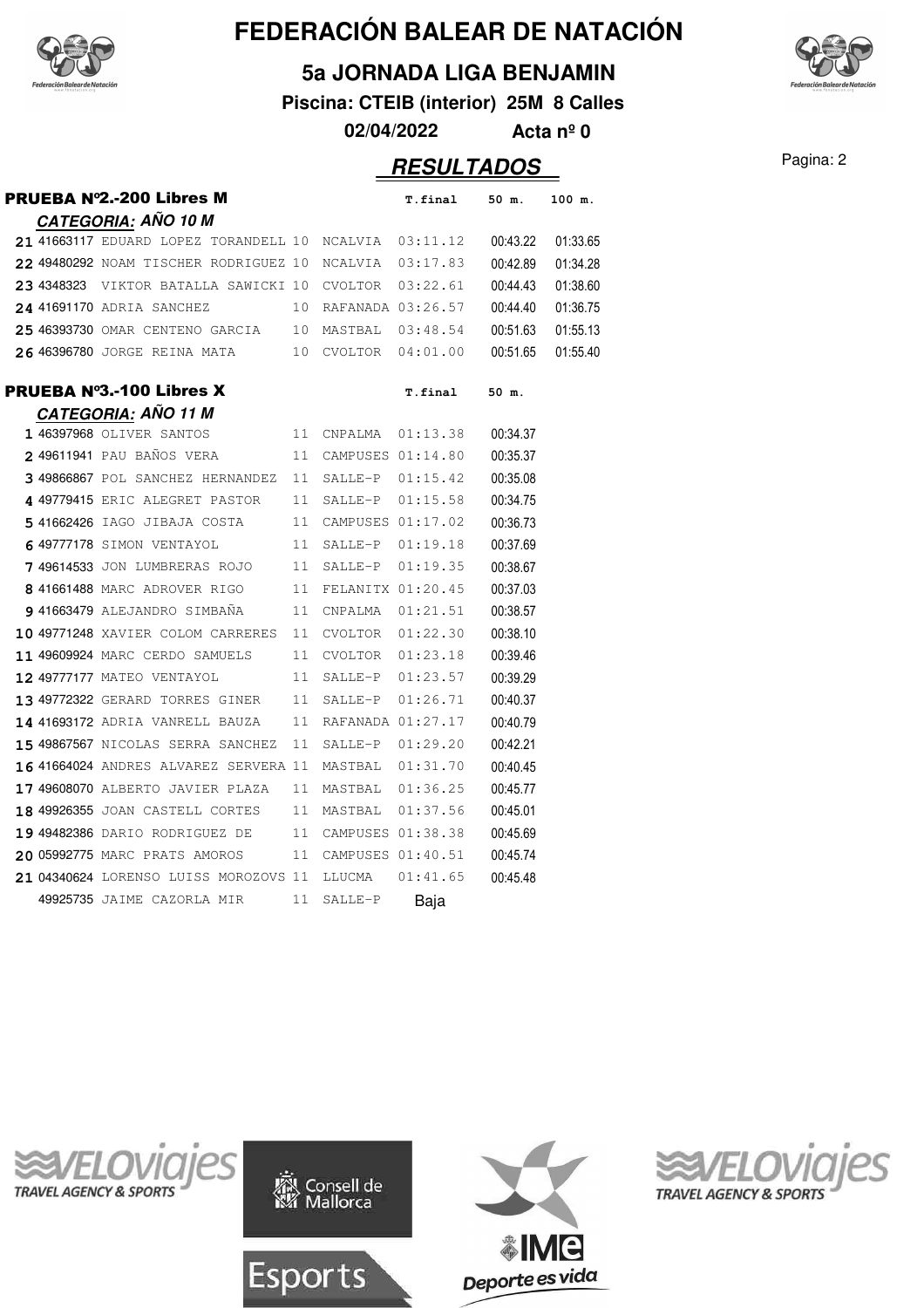

#### **5a JORNADA LIGA BENJAMIN**

**Piscina: CTEIB (interior) 25M 8 Calles**

**02/04/2022 Acta nº 0**

### Pagina: 3 **RESULTADOS**

|  | <b>PRUEBA Nº3.-100 Libres X</b>           |    |                   | T.final           | 50 m.    |          |
|--|-------------------------------------------|----|-------------------|-------------------|----------|----------|
|  | <b>CATEGORIA: AÑO 13 F</b>                |    |                   |                   |          |          |
|  | 1 49922386 JULIA ACEITON BUELE 13 CVOLTOR |    |                   | 01:30.43          | 00:43.80 |          |
|  | 203163070 DOA RESHATOVA                   | 13 | CVOLTOR           | 01:31.34          | 00:42.12 |          |
|  | 349867139 Sofia Galzagorry                | 13 | CNPALMA           | 01:32.59          | 00:41.87 |          |
|  | 4 49920813 ADRIANA POZOS SANTANA 13       |    | CN.INCA           | 01:35.43          | 00:43.35 |          |
|  | 5 49922556 CLAUDIA MONTALVA               | 13 | SALLE-P           | 01:38.01          | 00:44.92 |          |
|  | 6 52034021 JOANA REYES GOMILA             | 13 | CNPALMA           | 01:38.09          | 00:45.74 |          |
|  | <b>7 49868463</b> AMALIA SALVA GALMES     | 13 | SALLE-P           | 01:38.80          | 00:46.59 |          |
|  | 8 49919006 MARTA SAMPOL PEREZ             | 13 | CVOLTOR           | 01:40.13          | 00:45.91 |          |
|  | 954622230 TONINA SEGURA BUADES            | 13 | CN.INCA           | 01:42.93          | 00:48.05 |          |
|  | 10 41696593 PAULA FERNANDEZ               | 13 | CNPALMA           | 01:43.55          | 00:47.09 |          |
|  | 11 49777779 MARIA ANTONIA                 | 13 | NCALVIA           | 01:44.22          | 00:46.99 |          |
|  | 12 49867186 LAURA GARCÍA GELABERT 13      |    | CN.INCA           | 01:44.41          | 00:48.40 |          |
|  | 13 49866694 DANIELA ROSSELLO              | 13 | SALLE-P           | 01:44.88          | 00:49.20 |          |
|  | 14 49868230 EMMA SANCHEZ SILVA            | 13 | NCALVIA           | 01:45.46          | 00:49.95 |          |
|  | 15 49776594 ALEXIA BLAS HERNANDEZ         | 13 | CVOLTOR           | 01:45.74          | 00:50.60 |          |
|  | 16 54876088 SOFIA DOT BLANCO              | 13 | SALLE-P           | 01:45.87          | 00:48.73 |          |
|  | 17 52033728 SARA MAJORAL DRIOUICH         | 13 | SALLE-P           | 01:46.42          | 00:48.87 |          |
|  | 18 54626330 VERA TRUJILLO GOMEZ           | 13 | MASTBAL           | 01:47.37          | 00:48.05 |          |
|  | 19 24523577 DANIELA DURAN MARIN           | 13 |                   | CAMPUSES 01:48.80 | 00:51.41 |          |
|  | 20 49920895 CATALINA CAPO FERRER          | 13 | SALLE-P           | 01:49.41          | 00:50.28 |          |
|  | 21 49866169 CHARLOTTE TEIXEIRA            | 13 | CVOLTOR           | 02:00.06          | 00:56.80 |          |
|  | 22 49779194 MARTA BIBILONI GARZO          | 13 | CNPALMA           | 02:03.55          | 00:55.53 |          |
|  | PRUEBA Nº4.-200 Braza X                   |    |                   | T.final           | 50 m.    | 100 m.   |
|  | <b>CATEGORIA: AÑO 10 M</b>                |    |                   |                   |          |          |
|  | 1 49925442 PHILIP VILI GRIGOROV           | 10 | CNPALMA           | 03:19.20          | 00:45.64 | 01:37.03 |
|  | 249605621 PERE MAJORAL DRIOUICH           | 10 | SALLE-P           | 03:20.34          | 00:47.22 | 01:40.52 |
|  | 3 42391246 SALOMON FRANCO                 | 10 |                   | CAMPUSES 03:22.15 | 00:46.96 | 01:38.64 |
|  | 4 02435441 FLAVIO CORIANO                 | 10 | SALLE-P           | 03:24.89          | 00:46.87 | 01:39.71 |
|  | 549612753 POLO RODRIGUEZ ROSE             | 10 | NCALVIA           | 03:27.62          | 00:47.38 | 01:41.74 |
|  | 6 46389514 ANTONIO VERGER                 | 10 | CNPALMA           | 03:28.75          | 00:47.93 | 01:41.31 |
|  | 7 49775971 LUCAS GONZALEZ ROIG            | 10 | SALLE-P           | 03:39.11          | 00:49.59 | 01:49.47 |
|  | 8 49613468 PEDRO LE-SENNE BUJOSA          | 10 | CNPALMA           | 03:43.40          | 00:52.12 | 01:50.05 |
|  | 9 46391527 VICTOR VAZQUEZ ANDRES          | 10 | SALLE-P           | 03:45.84          | 00:51.94 | 01:50.08 |
|  | 10 41661752 ALVARO LOZANO DE SOSA         | 10 | FELANITX 03:47.21 |                   | 00:52.45 | 01:50.74 |
|  | 11 01818816 MARCO RAINERI                 | 10 | CN.INCA           | 03:50.06          | 00:52.57 | 01:51.32 |
|  | 12 02387870 SYMEON-ASIMAKIS               | 10 | NCALVIA           | 03:51.60          | 00:51.16 | 01:51.00 |









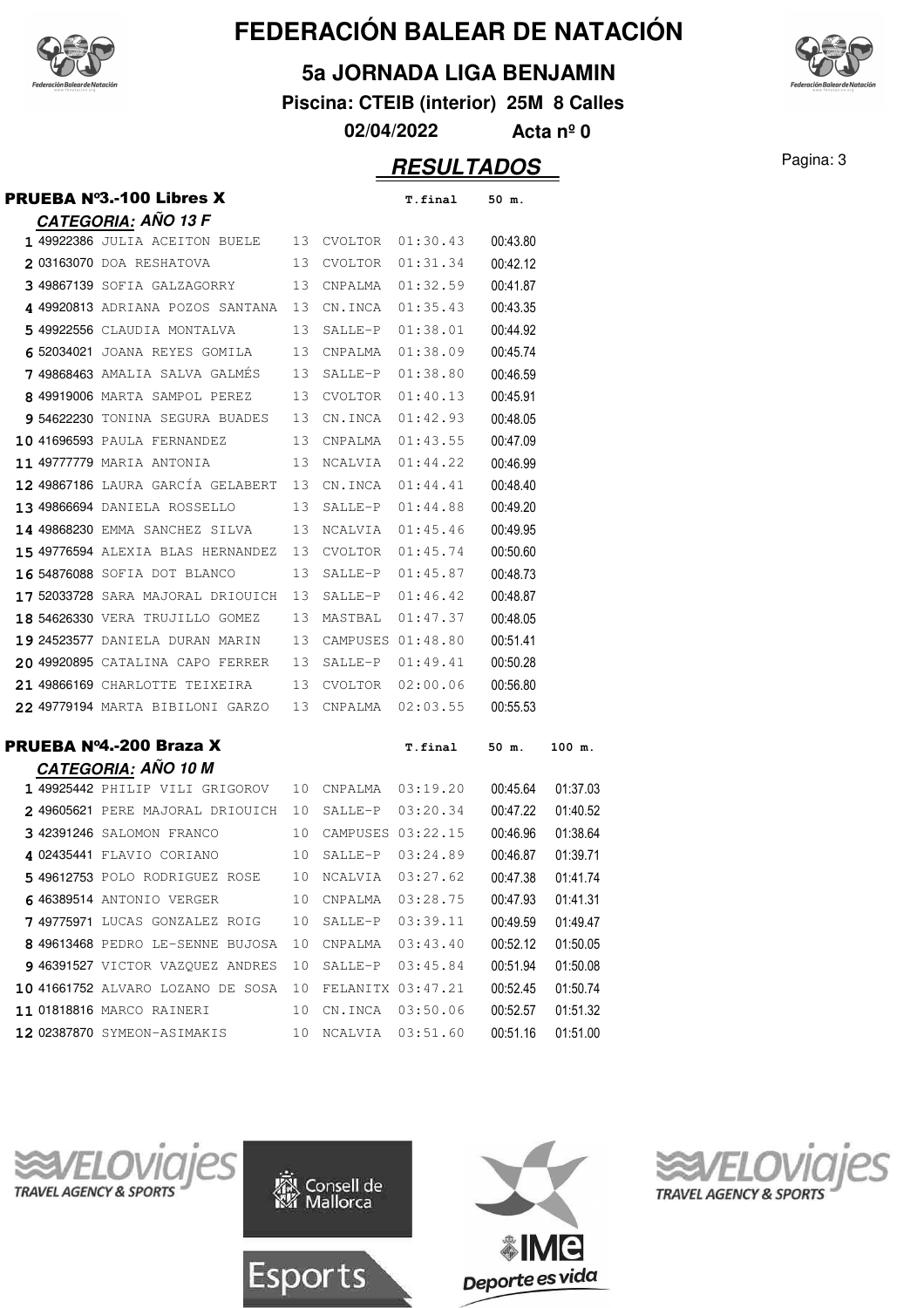

#### **5a JORNADA LIGA BENJAMIN**

**Piscina: CTEIB (interior) 25M 8 Calles**

**02/04/2022 Acta nº 0**

### Pagina: 4 **RESULTADOS**

| PRUEBA Nº4.-200 Braza X                                |    |                      | T.final              | 50 m.    | 100 m.   |
|--------------------------------------------------------|----|----------------------|----------------------|----------|----------|
| <b>CATEGORIA: AÑO 10 M</b>                             |    |                      |                      |          |          |
| 13 49772064 ALEJANDRO LLOMPART 10 SALLE-P 03:51.71     |    |                      |                      | 00:53.69 | 01:54.54 |
| 14 01987683 ANATOLI MONCHILOV                          |    | 10 NCALVIA           | 03:52.01             | 00:54.04 | 01:53.96 |
| 15 41664015 IKER FERNANDEZ ROZALEN 10 CVOLTOR          |    |                      | 03:52.96             | 00:53.48 | 01:53.24 |
| 16 32737364 IAN SUAREZ QUIZA                           |    | 10 SALLE-P           | 04:01.72             | 00:55.54 | 01:58.30 |
| 17 41663117 EDUARD LOPEZ TORANDELL 10 NCALVIA          |    |                      | 04:11.66             | 00:57.92 | 02:03.58 |
| <b>18 08151204</b> CHRISTIAN LANCIA                    |    | 10 CVOLTOR           | 04:11.73             | 00:54.21 | 01:59.22 |
| 42313112 TIAGO DEL PO VICA                             |    | 10 FELANITX          | Desc                 |          |          |
| 41660406 JOÂO VITHOR PUIGROS                           |    | 10 FELANITX          | Desc                 |          |          |
| 46393730 OMAR CENTENO GARCIA                           |    | 10 MASTBAL           | Desc                 |          |          |
| 49482351 CARLOS MONTALVA                               | 10 | SALLE-P              | Desc                 |          |          |
| 49480292 NOAM TISCHER RODRIGUEZ 10                     |    | NCALVIA              | Desc                 |          |          |
| 03669356 MIHAIL ZELENKEVICH                            |    | 10 NCALVIA           | Desc                 |          |          |
| 41691170 ADRIA SANCHEZ                                 |    | 10 RAFANADA          | Desc                 |          |          |
| <b>CATEGORIA: AÑO 12 F</b>                             |    |                      |                      |          |          |
| 1 41707754 MARIA ANTONIA BURGUERA 12 FELANITX 03:32.73 |    |                      |                      | 00:49.59 | 01:45.02 |
| 2 41697091 SIBIL·LA GOMEZ CAMPINS 12 MASTBAL 03:40.54  |    |                      |                      | 00:53.24 | 01:50.50 |
| <b>349774671</b> MARINA BESTARD DEYA                   |    | 12 CAMPUSES 04:00.27 |                      | 00:53.79 | 01:54.09 |
| 4 02783666 CLARA CZAJA                                 |    | 12 FELANITX 04:00.38 |                      | 00:55.39 | 01:58.40 |
| 541697969 ANGELS AYMARA                                |    | 12 CNPALMA 04:01.78  |                      | 00:57.13 | 01:58.39 |
| 641664344 CARLA CHAMIZO JIMENEZ 12 CNPALMA 04:01.95    |    |                      |                      | 00:53.17 | 01:56.73 |
| <b>7 41664685</b> INES BAUZA VICENS                    | 12 | CNPALMA 04:05.86     |                      | 00:54.21 | 01:58.43 |
| 8 49919005 NOA SILLERO FERNANDEZ 12                    |    |                      | $CVOLTOR$ $04:27.15$ | 00:59.71 | 02:10.35 |
| 9 52033512 MARGALIDA BATLE                             |    | 12 CN.INCA           | 04:28.07             | 01:01.84 | 02:10.43 |
| 10 41693118 ANGELS LOPEZ GRIMALT                       |    | 12 RAFANADA 04:30.99 |                      | 01:00.99 | 02:11.59 |
| 11 49867065 CLARA RUIZ FERRER                          |    | 12 SALLE-P 04:45.51  |                      | 01:05.35 | 02:20.40 |
| 20550566 KAYLA ALEXANDRA                               | 12 | CN.INCA              | Desc                 |          |          |
| 49611567 M.VALENTINA LLORENS                           | 12 | CN.INCA              | Desc                 |          |          |
| 41706682 MARINA NICOLAU SALGADO 12                     |    | FELANITX             | Desc                 |          |          |
| 49609811 CARLA ROSSELLO MORENO                         | 12 | SALLE-P              | Desc                 |          |          |
| 49774277 BERTA OMAÑA FORTUNY                           | 12 | SALLE-P              | Desc                 |          |          |
| 49928492 CARMEN DE LA TORRE                            | 12 | SALLE-P              | Desc                 |          |          |
| 54631301 RITA NADAL LONARDONI                          | 12 | CAMPUSES             | Desc                 |          |          |









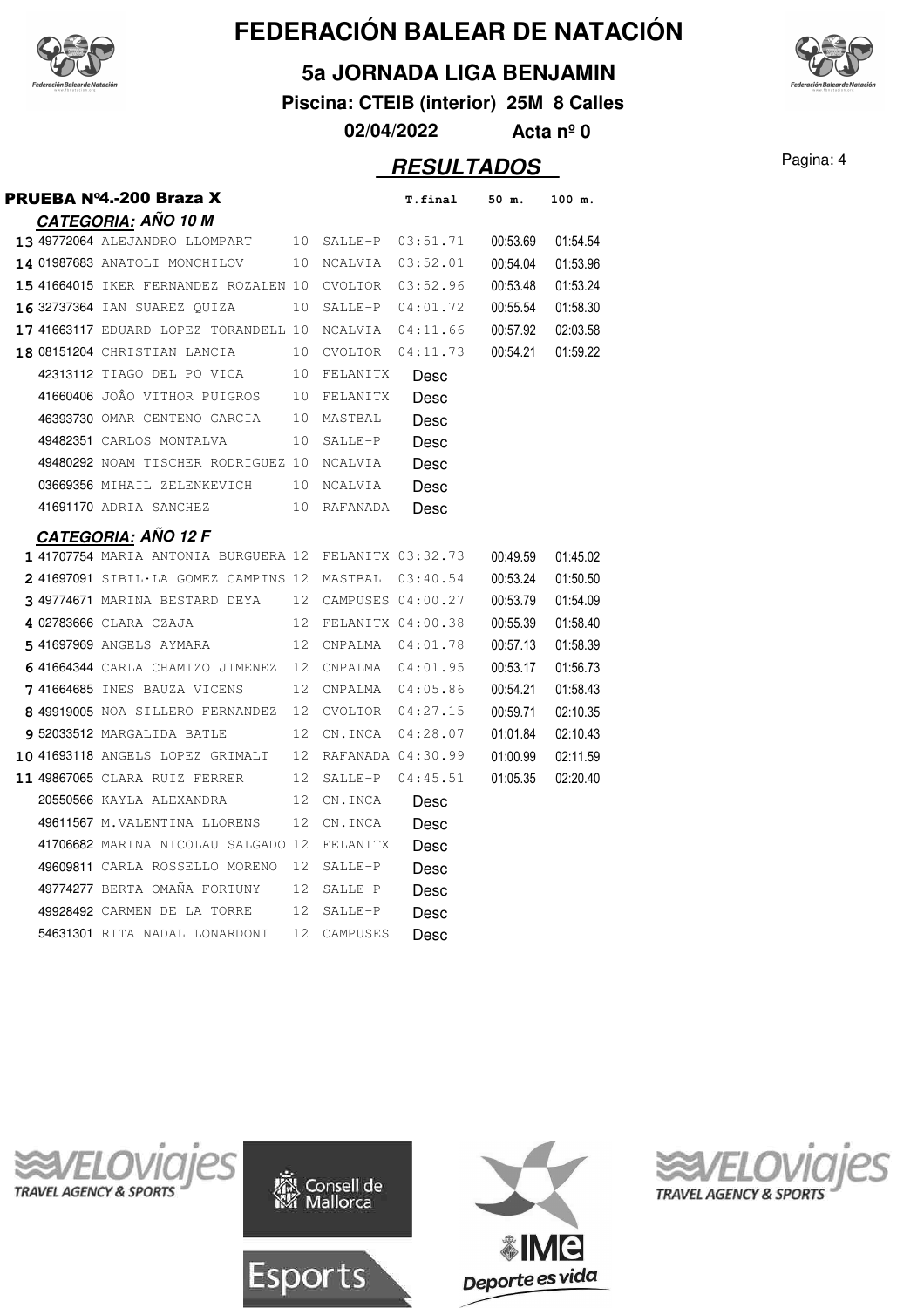

#### **5a JORNADA LIGA BENJAMIN**

**Piscina: CTEIB (interior) 25M 8 Calles**



**02/04/2022 Acta nº 0**

### Pagina: 5 **RESULTADOS**

|  | PRUEBA N°5.-100 Braza X               |    |                   | T.final          | 50 m.    |
|--|---------------------------------------|----|-------------------|------------------|----------|
|  | <b>CATEGORIA: AÑO 11 M</b>            |    |                   |                  |          |
|  | 1 49779415 ERIC ALEGRET PASTOR        | 11 | SALLE-P 01:37.17  |                  | 00:44.45 |
|  | 249866867 POL SANCHEZ HERNANDEZ       | 11 | SALLE-P 01:38.56  |                  | 00:45.55 |
|  | 3 49611941 PAU BAÑOS VERA             | 11 | CAMPUSES 01:41.53 |                  | 00:47.40 |
|  | 4 49777178 SIMON VENTAYOL             | 11 | SALLE-P           | 01:42.14         | 00:48.17 |
|  | 5 49777177 MATEO VENTAYOL             | 11 | SALLE-P           | 01:43.58         | 00:49.48 |
|  | 649772322 GERARD TORRES GINER         | 11 | SALLE-P           | 01:44.66         | 00:48.48 |
|  | 7 46397968 OLIVER SANTOS              | 11 | CNPALMA           | 01:44.85         | 00:49.96 |
|  | 8 41662426 IAGO JIBAJA COSTA          | 11 | CAMPUSES 01:45.42 |                  | 00:49.90 |
|  | 9 49609924 MARC CERDO SAMUELS         | 11 | CVOLTOR           | 01:45.96         | 00:50.19 |
|  | 10 49614533 JON LUMBRERAS ROJO        | 11 | SALLE-P           | 01:50.19         | 00:52.97 |
|  | 11 49771248 XAVIER COLOM CARRERES     | 11 | CVOLTOR           | 01:50.55         | 00:52.57 |
|  | 12 49867567 NICOLAS SERRA SANCHEZ     | 11 | SALLE-P           | 01:52.76         | 00:53.48 |
|  | 13 05992775 MARC PRATS AMOROS         | 11 | CAMPUSES 01:56.80 |                  | 00:52.91 |
|  | 14 41663479 ALEJANDRO SIMBAÑA         | 11 | CNPALMA           | 01:57.37         | 00:55.64 |
|  | 15 04340624 LORENSO LUISS MOROZOVS 11 |    | LLUCMA            | 01:57.96         | 00:54.98 |
|  | 16 41664024 ANDRES ALVAREZ SERVERA 11 |    | MASTBAL           | 01:58.90         | 00:57.06 |
|  | 17 41661488 MARC ADROVER RIGO         | 11 | FELANITX 02:01.37 |                  | 00:55.20 |
|  | 18 49482386 DARIO RODRIGUEZ DE        | 11 | CAMPUSES 02:06.71 |                  | 01:00.74 |
|  | 19 49608070 ALBERTO JAVIER PLAZA      | 11 | MASTBAL           | 02:15.32         | 01:03.77 |
|  | 49926355 JOAN CASTELL CORTES          | 11 | MASTBAL           | Desc             |          |
|  | 41693172 ADRIA VANRELL BAUZA          | 11 | RAFANADA          | Desc             |          |
|  | 49925735 JAIME CAZORLA MIR            | 11 | SALLE-P           | Baja             |          |
|  | <b>CATEGORIA: ANO 13 F</b>            |    |                   |                  |          |
|  | 1 52034021 JOANA REYES GOMILA         | 13 | CNPALMA           | 01:58.68         | 00:55.68 |
|  | 2 49922386 JULIA ACEITON BUELE        | 13 | CVOLTOR           | 01:58.70         | 00:56.30 |
|  | 349920813 ADRIANA POZOS SANTANA       | 13 |                   | CN.INCA 02:03.14 | 00:57.34 |
|  | 4 49866694 DANIELA ROSSELLO           | 13 | SALLE-P           | 02:03.65         | 00:58.02 |
|  | 5 03163070 DOA RESHATOVA              | 13 | CVOLTOR           | 02:03.75         | 00:57.48 |
|  | 6 49919006 MARTA SAMPOL PEREZ         | 13 | CVOLTOR 02:04.63  |                  | 00:58.41 |
|  | 7 49867186 LAURA GARCÍA GELABERT      |    | 13 CN.INCA        | 02:04.69         | 01:00.68 |
|  | 8 24523577 DANIELA DURAN MARIN        | 13 | CAMPUSES 02:05.09 |                  | 00:57.28 |
|  | 9 49776594 ALEXIA BLAS HERNANDEZ      | 13 | CVOLTOR           | 02:10.35         | 01:00.07 |
|  | 10 49868463 AMALIA SALVA GALMÉS       | 13 | SALLE-P           | 02:12.89         | 01:03.03 |
|  | 11 52033728 SARA MAJORAL DRIOUICH     | 13 | SALLE-P           | 02:12.90         | 01:02.86 |
|  | 12 54876088 SOFIA DOT BLANCO          | 13 | SALLE-P           | 02:14.43         | 01:03.34 |
|  | 13 49920895 CATALINA CAPO FERRER      | 13 | SALLE-P           | 02:15.91         | 01:03.69 |